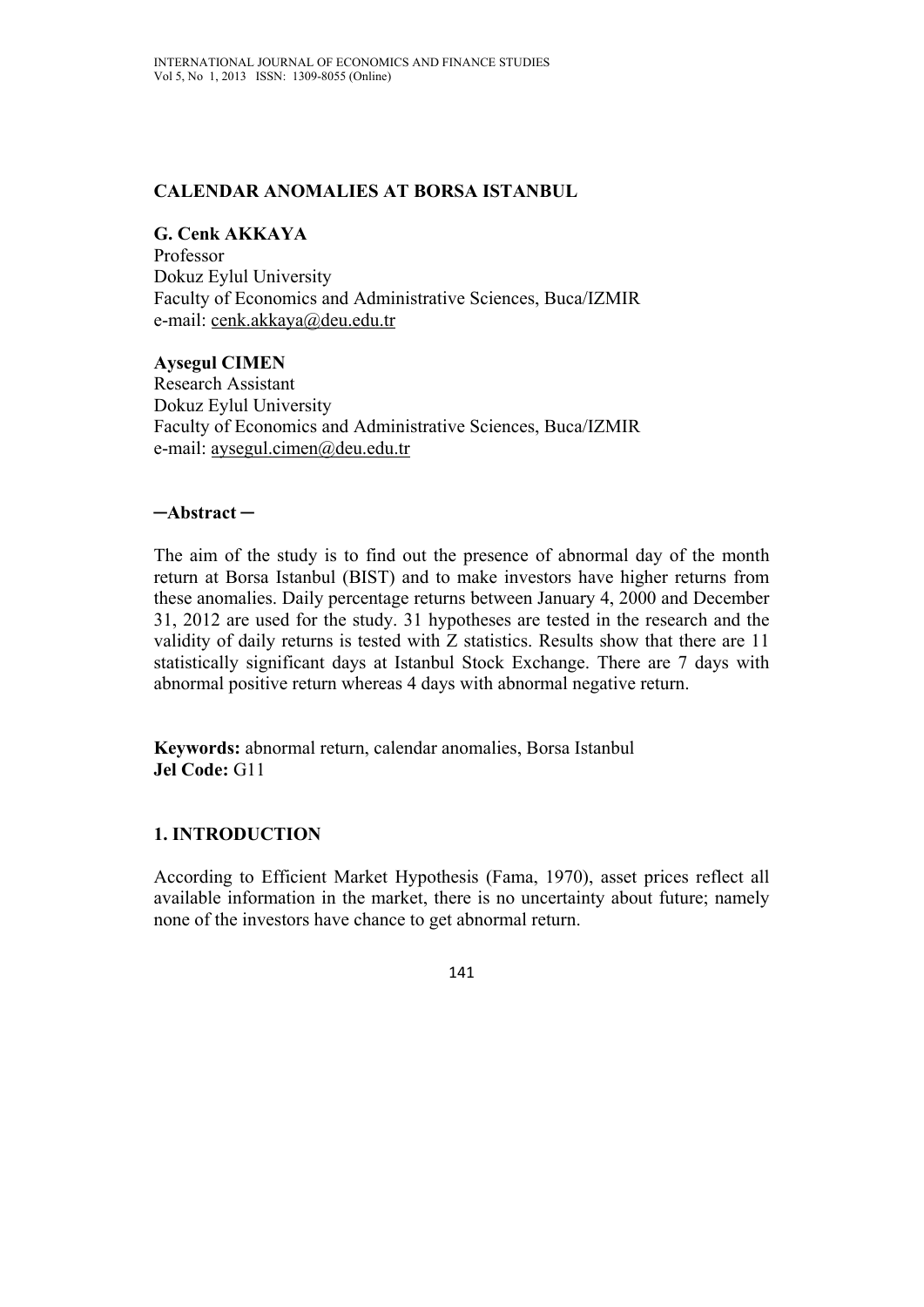Abnormal return or financial anomaly means the deviation from the average return. Financial anomalies are divided into two groups as calendar anomalies, fundamental anomalies and technical anomalies. Examples of calendar anomalies are day of the week effect, day of the month effect, turn of the month effect, intraday effect, January effect, Friday the thirteenth effect and holiday effect. Examples of fundamental anomalies are value versus growth anomaly, dividend yield anomaly, overreaction anomaly, price to earnings ratio anomaly and low price to sales anomaly. Moving averages and momentum effect are the examples of technical anomalies (Latif et al. 2011)

Another assumption of Efficient Market Hypothesis is that all investors are rational but in practice investors react by taking into account their feelings. As a result of including emotions in the field of finance, a new subsection under finance takes place entitled "Behavioral Finance". Calendar anomalies are analyzed under the heading of behavioral finance.

# **2. CALENDAR ANOMALIES**

Watchtel (1942) studied the seasonality effect of stock returns firstly in the literature. Rozeff and Kinney (1976) analyzed New York Exchange returns from 1904 to 1974 and reported that January return average was higher than other months.

Ariel (1987) tested the returns of US stock market. He found that stock returns were positive in the first half of the month. Barone (1990) studied calendar anomalies at Italian stock market and he found that stock returns are higher than average at the beginning and end of the month which is named turn of the month effect. Cadsby and Ratner (1992) analyzed stock returns of nine countries and reported turn of the month effect for five of the countries.

Agraval and Tandon (1994) analyzed the weekend, turn of the month, end of December, monthly and Friday the thirteenth effect on eighteen stock markets. They found that Friday returns were significantly positive with one exception. Pre-holiday returns were found positive and returns were significantly positive in January, whereas negative in December.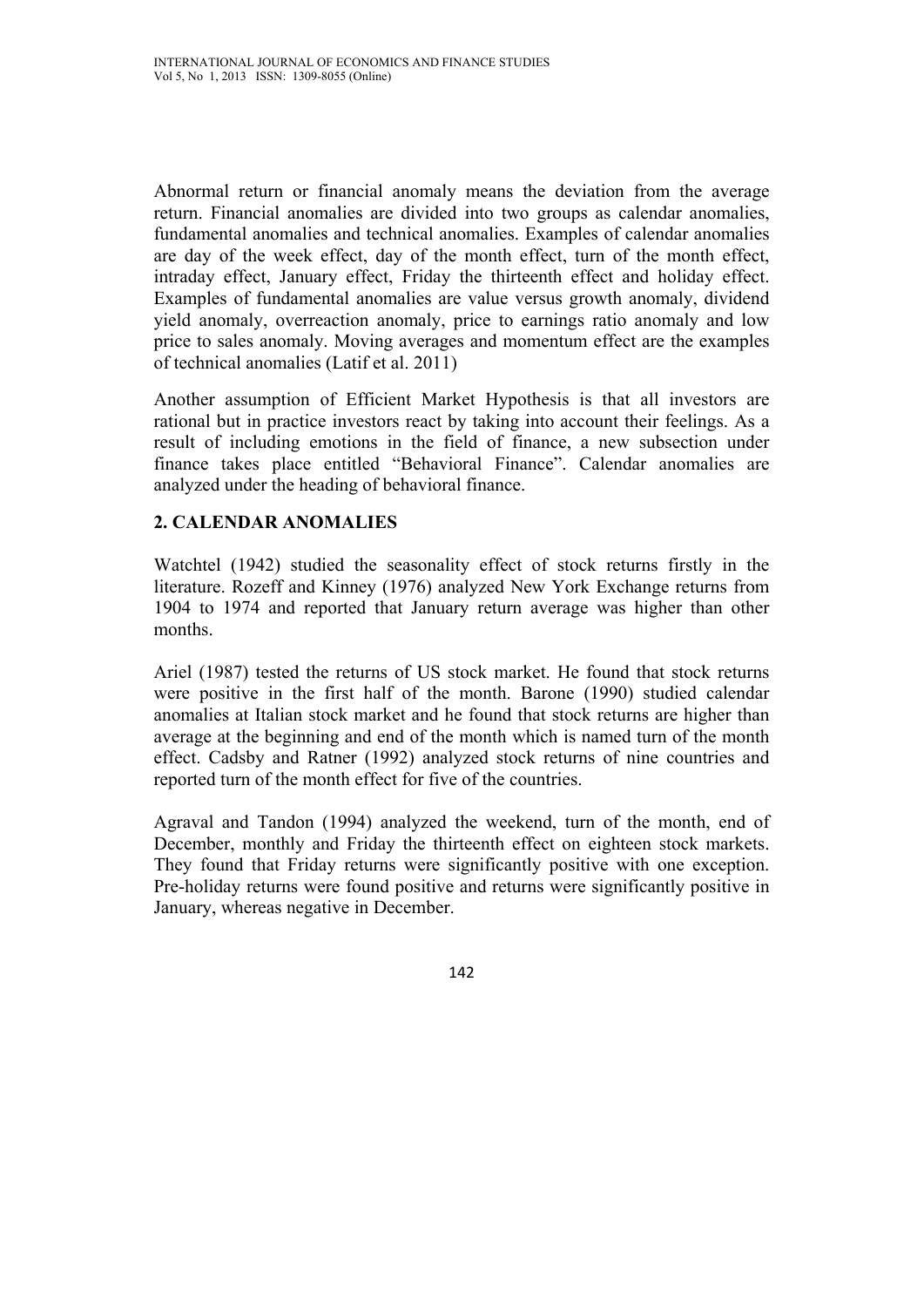Husain (1998) investigated the presence of Ramadhan effect in Pakistan equity market. Stock return volatilities were found to decrease during Ramadhan, however average return is stable during month.

Brooks and Persand (2001) studied calendar anomalies at Taiwan, South Korea, Malaysia, The Philippines and Thailand from 1989 to 1996. At Malaysian and Thailand stock markets, the presence of day of the week effect was found. There was significant positive return on Monday and significant negative return on Tuesday. There was not any evidence of calendar anomaly at south Korea and the Philippines.

Al-Khazali el al. (2008) examined calendar anomalies in the Athens Stock Exchange between 1985 and 2004. They found a strong "day" effect and rather weak "week" and "January" effects by using GARCH-M analysis.

Depenchuk et al. (2010) examined the January effect, weekend effect, and turn-ofthe-month effect at Ukrainian stock and bond markets. According to regression analysis results, although there was no evidence of January effect or a weekend effect in the Ukrainian stock and bond markets, turn of month effect was in the Ukrainian stock market.

Desai and Trivedi (2012) analyzed the calendar anomalies at Sensex, S&P 500, Merval, Bovespa, Shanghai Composite, Nikkei, Strait Times, CAC, DAX and FTSE stock markets. Daily returns of indices are calculated and compared to Z statistics. Results showed that day of the month effect were present at all of the ten equity markets.

# **3. DATA AND METHODOLOGY**

### **3.1. Data**

In order to test day of the month effect, the study is limited to daily percentage returns of ISE from January 4, 2000 to December 31, 2012. The data of stock index was downloaded from the web page of BIST(www.borsaistanbul.com).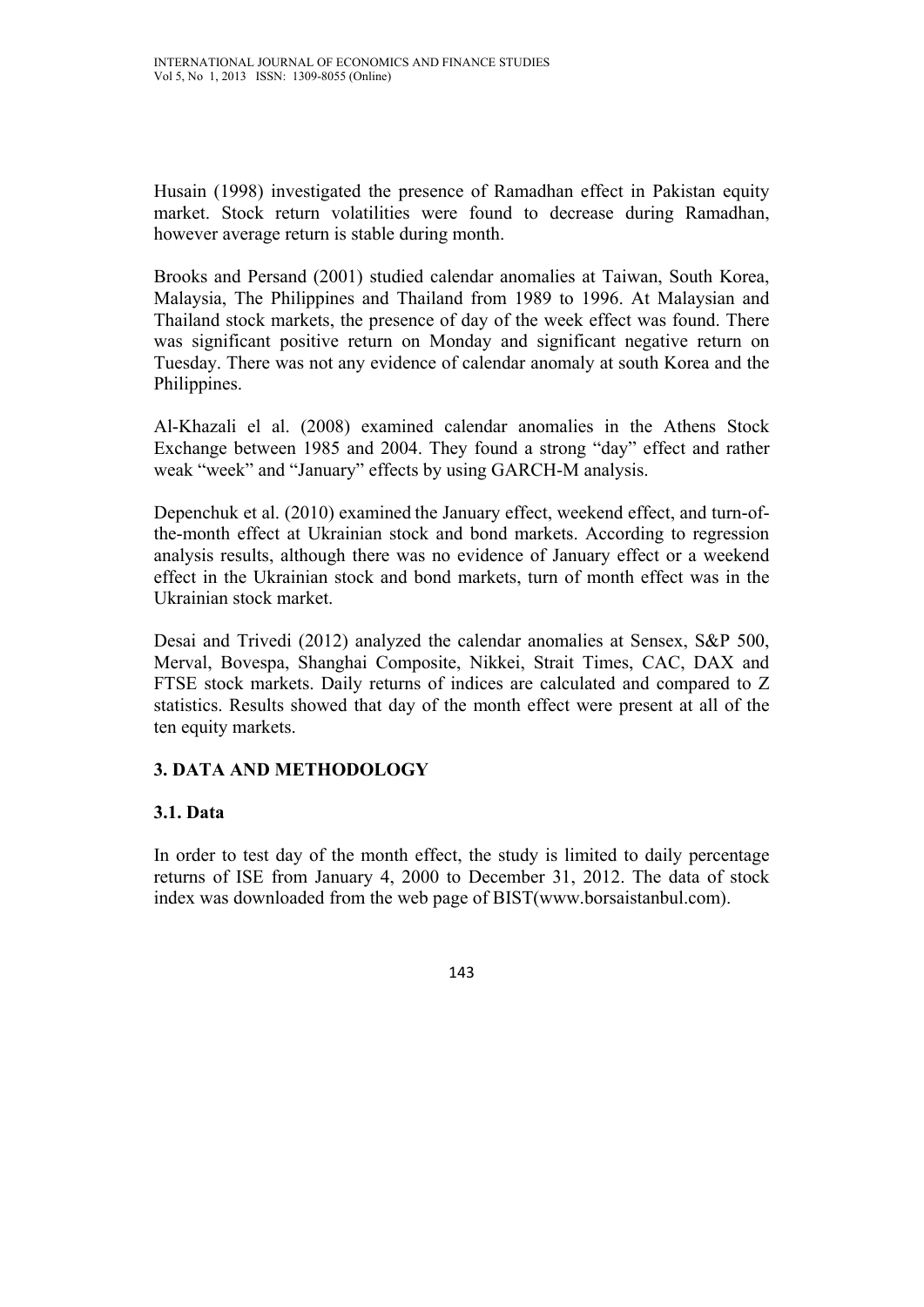### **3.2. Methodology**

Daily return of closing prices for Istanbul Stock Exchange is calculated as follows:

 $R_t = (P_t - P_{t-1}) / P_{t-1} \times 100$ 

 $R_t$  : Daily return  $(R_1, R_2, R_3, \ldots, R_{31})$  $P_t$  : Closing value of day

 $P_{t-1}$  : Closing value of previous day

The average return of each day is calculated as follows:

 $AR_t = \sum AR_t / N$ 

 $AR_t$  : Average return of day  $(AR_1, AR_2, AR_3, \ldots, AR_{31})$ 

N : Number of observations

Z-Test is used for testing the statistical significance of returns and follows:

$$
Z = \frac{\bar{x} - \mu}{\sigma / \sqrt{n}}
$$

- *x* : Average return of each day
- µ : Population mean
- $\sigma$  : Standard deviation
- n : Number of observations

Z value of each day is tested at 80%, 90%, 95% and 99% level of confidence.

| $1$ avie 1. $L$ 1 avie v alues |                            |                      |  |  |
|--------------------------------|----------------------------|----------------------|--|--|
| Symbol                         | <b>Confidence Interval</b> | <b>Z</b> Table Value |  |  |
| $\ast$                         | $80\%$                     | 1.282                |  |  |
| $***$                          | $90\%$                     | 1.645                |  |  |
| ***                            | $95\%$                     | 196                  |  |  |

**Table 1. Z Table Values** 

<sup>144</sup>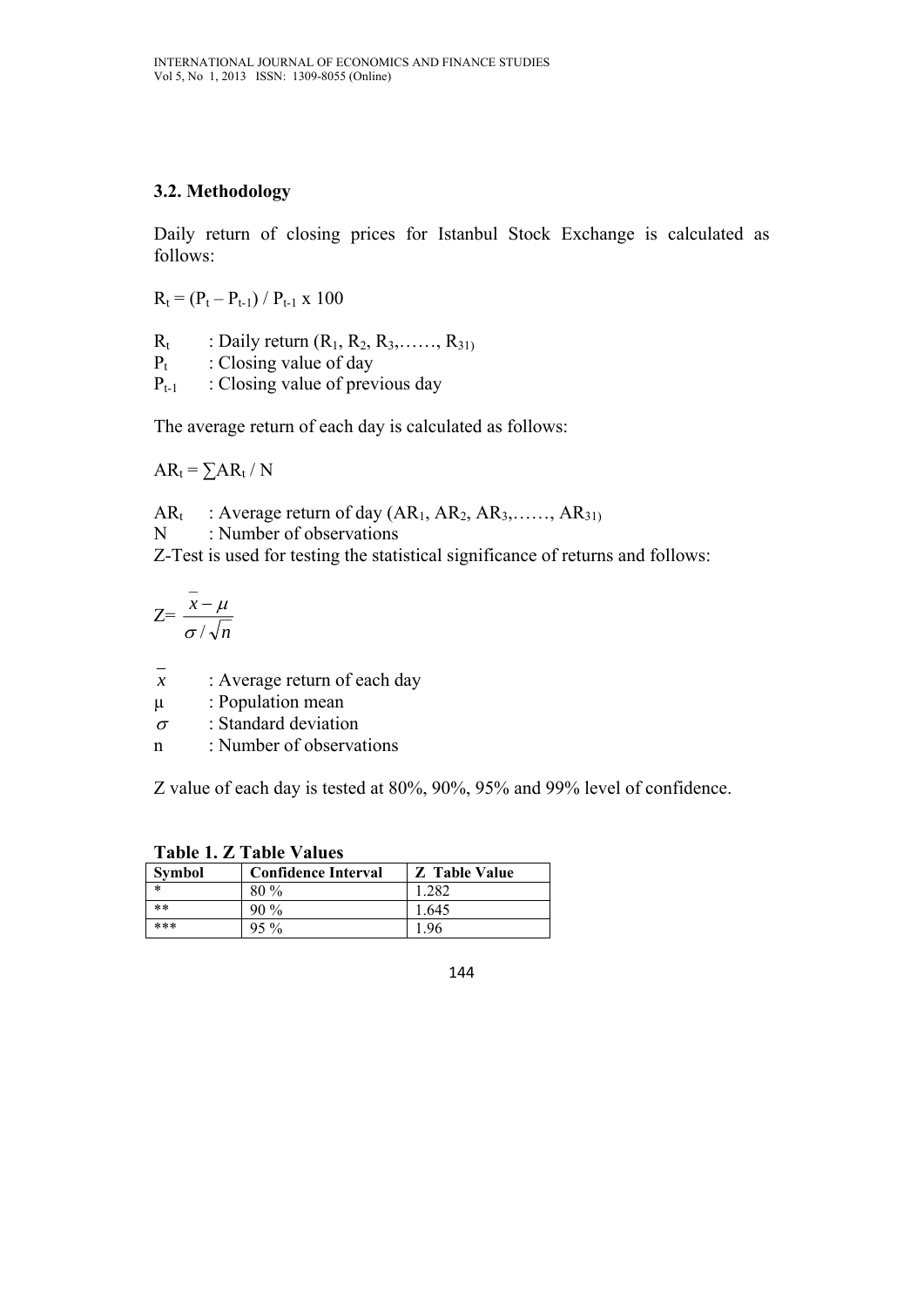| **** | $\Omega$ | $\sim$ $\sim$ |
|------|----------|---------------|
| -14  | u        | 2.50          |
|      |          |               |

The hypothesis is tested for ISE for 31 days, namely 31 hypotheses are tested. Hypothesis for each day are follows:

H<sub>0</sub> 
$$
\qquad
$$
  $\therefore$   $\frac{x}{x} = \mu$   
H<sub>1</sub>  $\qquad$   $\therefore$   $\frac{x}{x} \neq \mu$ 

**Table 2. Z Scores of Each Hypothesis** 

|                         | % Return | Z          |
|-------------------------|----------|------------|
| $\mathbf{1}$            | 0,604    | $2,01***$  |
| $\overline{2}$          | 0,459    | $2,5***$   |
| $\overline{\mathbf{3}}$ | $-0,026$ | $-0,47$    |
| $\overline{\mathbf{4}}$ | 0,49     | $1,68**$   |
| 5                       | 0,156    | 0,29       |
| 6                       | 0,07     | $-0,01$    |
| 7                       | $-0,302$ | $-1,57*$   |
| 8                       | $-0,266$ | $-1,58*$   |
| 9                       | $-0,027$ | $-0,52$    |
| 10                      | $-0,099$ | $-0,8$     |
| 11                      | $-0,138$ | $-1,01$    |
| 12                      | 0,039    | $-0,16$    |
| 13                      | $-0,121$ | $-0,89$    |
| 14                      | 0,031    | $-0,2$     |
| 15                      | 0,141    | 0,34       |
| 16                      | 0,399    | $1,45*$    |
| 17                      | $-0,559$ | $-2,33***$ |
| 18                      | 0,193    | 0,53       |

145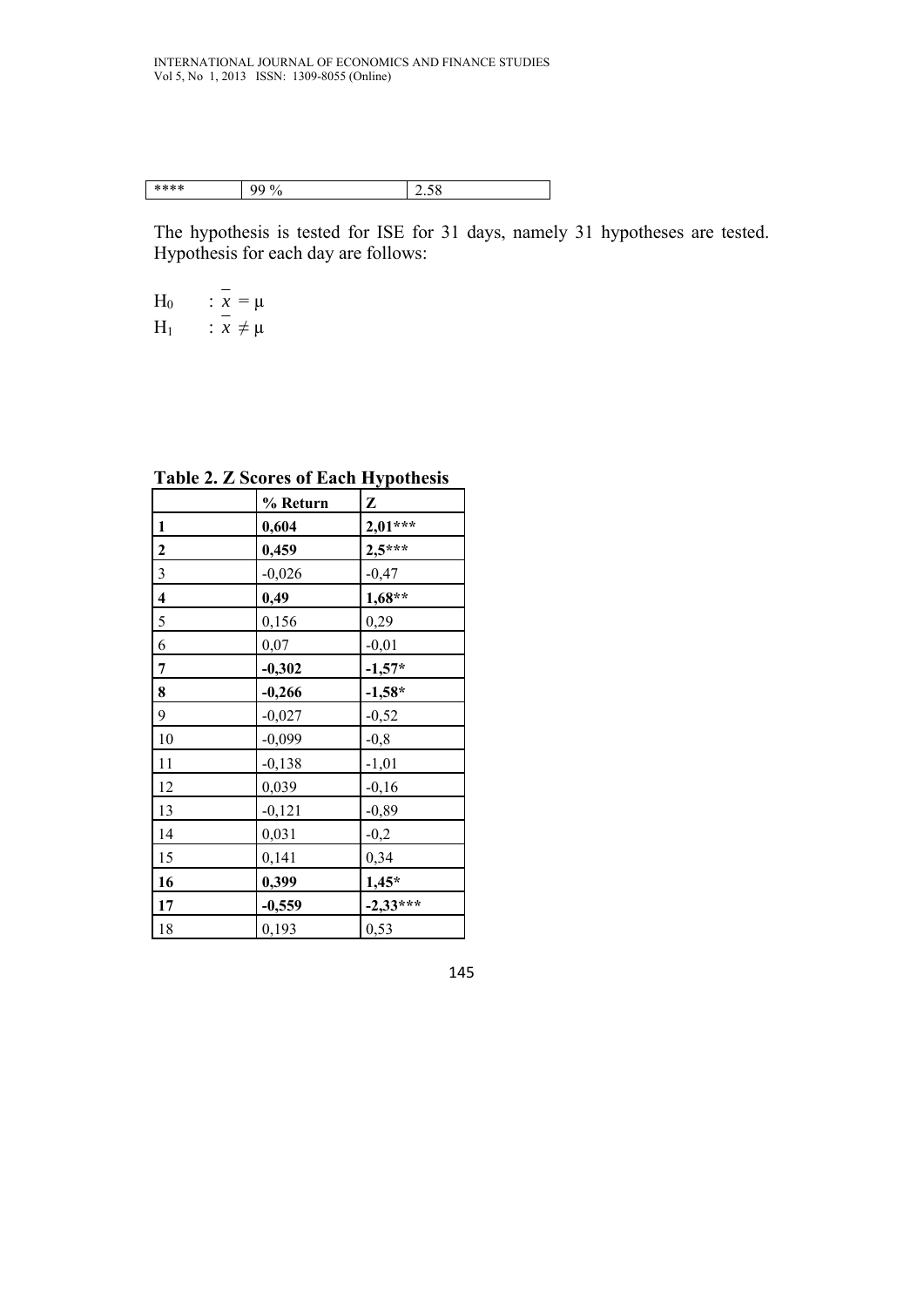| 19 | 0,172    | 0,32     |
|----|----------|----------|
| 20 | $-0,146$ | $-1,02$  |
| 21 | $-0,168$ | $-0,95$  |
| 22 | $-0,213$ | $-1,37*$ |
| 23 | $-0,063$ | $-0,61$  |
| 24 | 0,257    | 0,84     |
| 25 | 0,341    | $1,46*$  |
| 26 | 0,384    | $1,45*$  |
| 27 | 0,162    | 0,44     |
| 28 | $-0,017$ | $-0,48$  |
| 29 | 0,07     | $-0,02$  |
| 30 | 0,198    | 0,44     |
| 31 | 0,545    | $1,82**$ |

## **4. FINDINGS**

Table 2 shows that there are 11 statistically significant days at Borsa Istanbul There are 7 days with abnormal positive return whereas 4 days with abnormal negative return. At the beginning and at the end of the month, there is opportunity for investors to benefit from abnormal positive return which is named "turn-ofmonth" effect.

# **5. CONCLUSION**

We tested the presence of day of the month effect at BIST by analyzing 31 hypotheses for each day. Results show that calendar anomalies are present at ISE. At the beginning and at the end of the month, there is opportunity for investors to get excess return.

Since there is opportunity for excess return, assumptions of Efficient Market Hypothesis are rejected for BIST. Namely, BIST is not an efficient equity market that all information reflects in stock prices. Investors of BIST can benefit from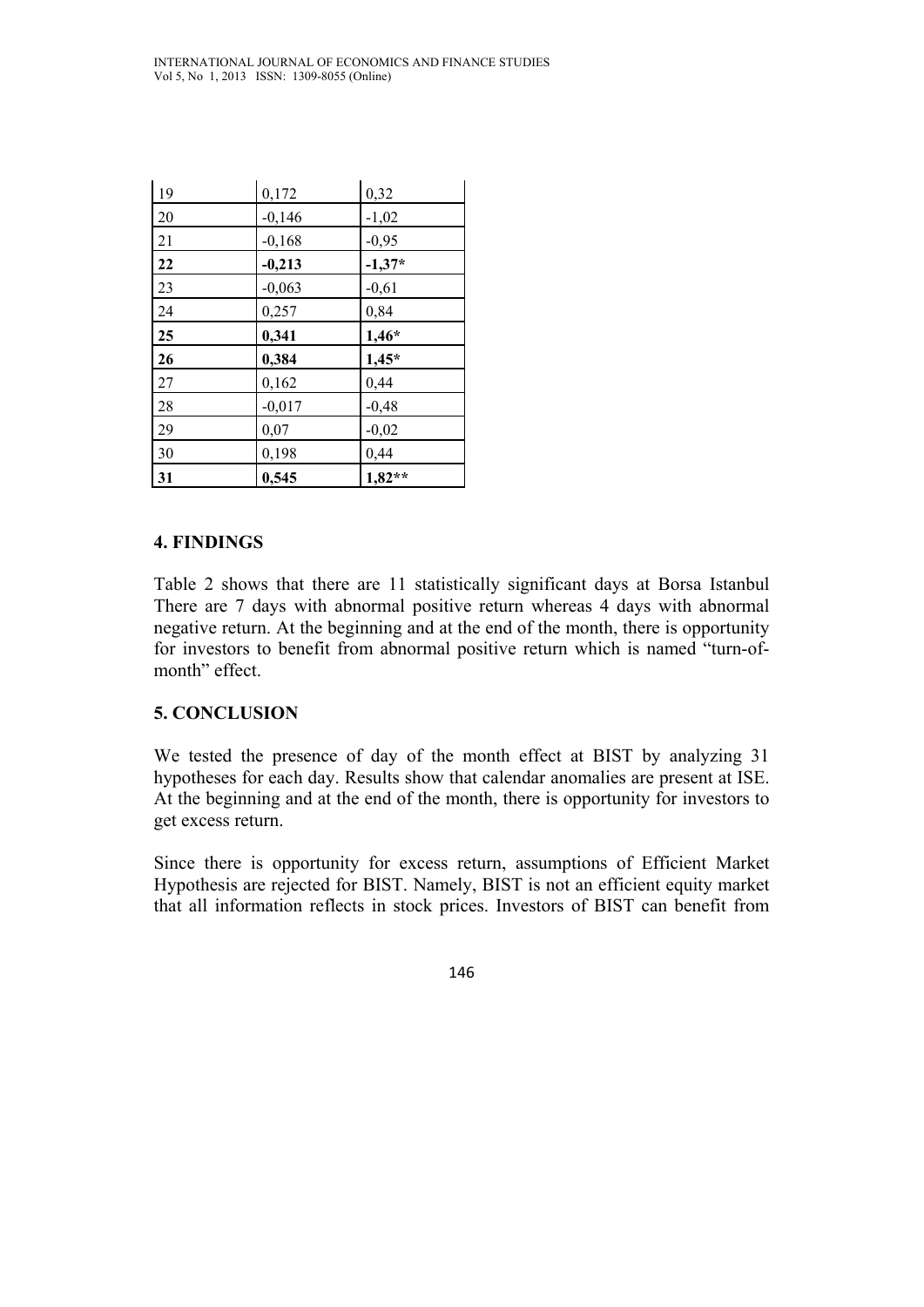positive abnormal return if they take into account and avoid from negative abnormal return.

## **REFERENCES**

Agrawal, Anup and Tandon Kishore (1994), "Anomalies or illusions? Evidence From Stock Markets In Eighteen Countries." *Journal of International Money and Finance,* 13, pp.83-106.

Al-Khazali Osamah, Koumanakos Evangelos and Pyun Chong Soo (2008), "Calendar Anomaly in the Greek Stock Market: Stochastic Dominance Analysis", *International Review of Financial Analysis*, Vol. 17, No. 3, pp. 461-474.

Ariel, Robert (1987), "A Montly Effect in Stock Returns", *Journal of Financial Economics*, V. 18, pp.161-174

Barone, E. (1990), "The Italian Stock Market Efficiency and Calendar Anomalies", *Journal of Banking and Finance*, Vol. 14, No. 2 pp 483-510.

Cadsby, Charles Bram and Ratner, Mitchell (1992), "Turn-of-Month and Preholiday Effects on Stock Returns: Some International Evidence", *Journal of Banking and Finance*, Vol. 16, No. 3, pp. 497-509.

Depenchuk Iryna , Compton, William and Kunkel, Robert (2010), "Ukrainian Financial Markets: An Examination of Calendar Anomalies", *Managerial Finance* Vol. 36 No. 6, pp. 502-510.

Desai, Jay and Trivedi, Arti (2012), "A Survey of the Month Effect in World Stock Markets", *Shri Chimanbhai Patel Institutes, Ahmedabad, Working Paper* No. 0003, pp.1-14.